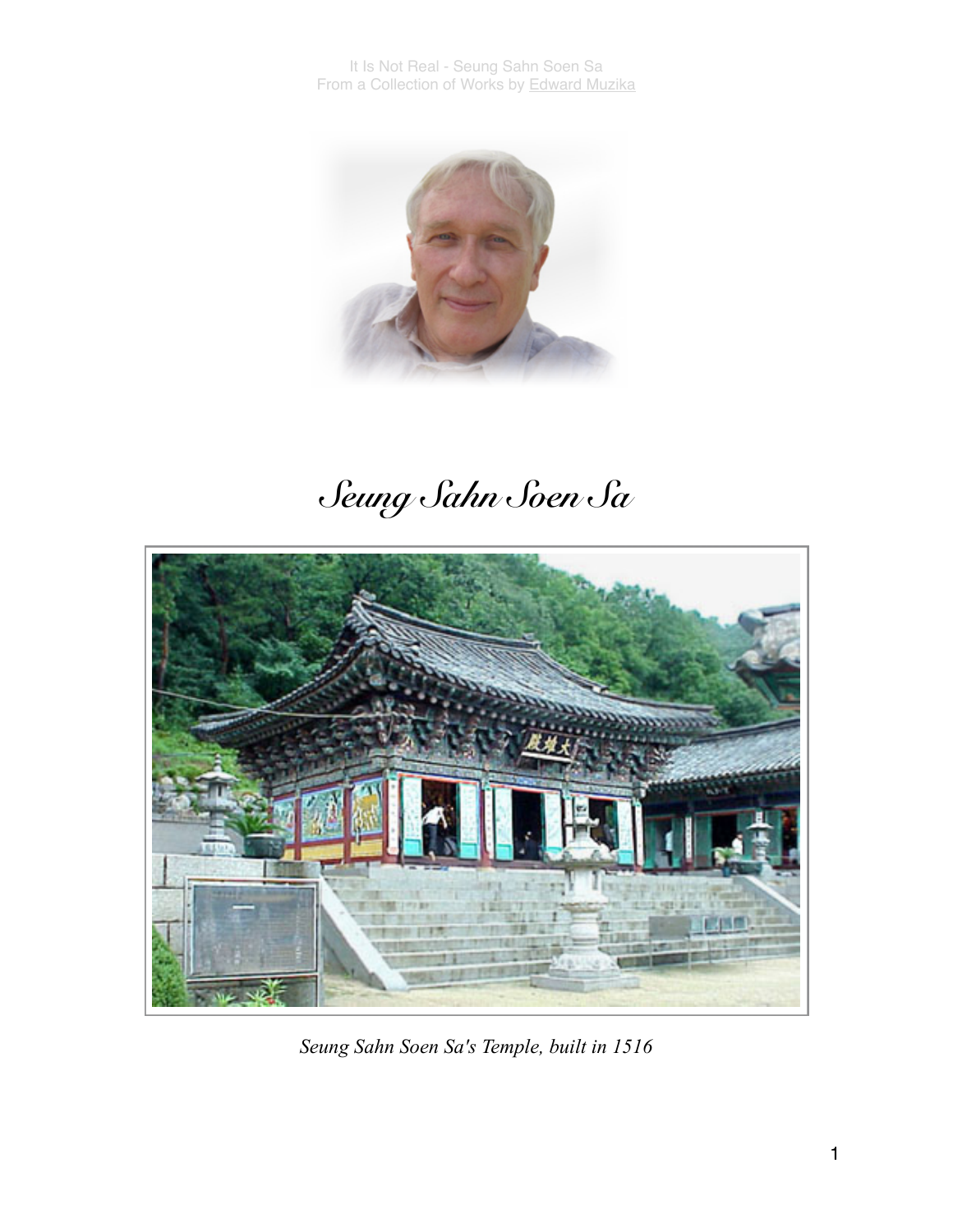

Seung Sahn (1927-2004) was an extremely unusual teacher. He had enormous energy, enormous self-confidence and he changed the face of Zen in America. He was the mold by which all present and future Korean masters are and will be measured. I had the fortune of being his student with intensive study during the early and middle 1970's and off and on through the 1980's.

I never saw him depressed. He had three moods: smiling exuberance, with animated talking; giving each student a sense that they were getting 100% of his attention; screaming at someone over the phone so loudly in Korean that it appeared we he was yelling at someone

in Korea directly; a silence so energetic, that he looked like a wound up spring, ready to leap up and talk or yell some more.

He had an unusual way of teaching using very stylized Zen-talk with the purpose of teaching fundamental Zen precepts. It was almost impossible to get him to talk any other way after the first year I knew him, unless you were living in the center with him where he'd ask if you wanted a second bowl of Kimchi or yell at you for putting raisins in his rice because he had diabetes.

This was quite frustrating, as I felt I was talking to a television set with only one program. Speaking of which, he loved to watch soap operas on television during much of the day. Immediately after the question and answer session and eating some fruit or rice, he'd plunk down in front of a television three feet in front of his face, ignoring everyone. He said it was so that he could learn English. However, he was surrounded by English speaking students and didn't much talk to them.

When I first met him, he was extremely open for interaction. He once spent two hours showing Carl Haycock, now a monk at his temple in Korea, and I how to do calligraphy. Yet, two years later he was very different and withdrawn.

One story purportedly about him was that he went to a Muktananda Satsang on one of Baba's tours. If it were indeed him, he let out a bellowing Zen yell, "KATZ" that brought everything to a standstill and interrupted Muktananda's talk. My friend Shankarananda told me that afterwards Muktananda told the swamis that Soen Sa was nuts. This story may be true, as this might be the first